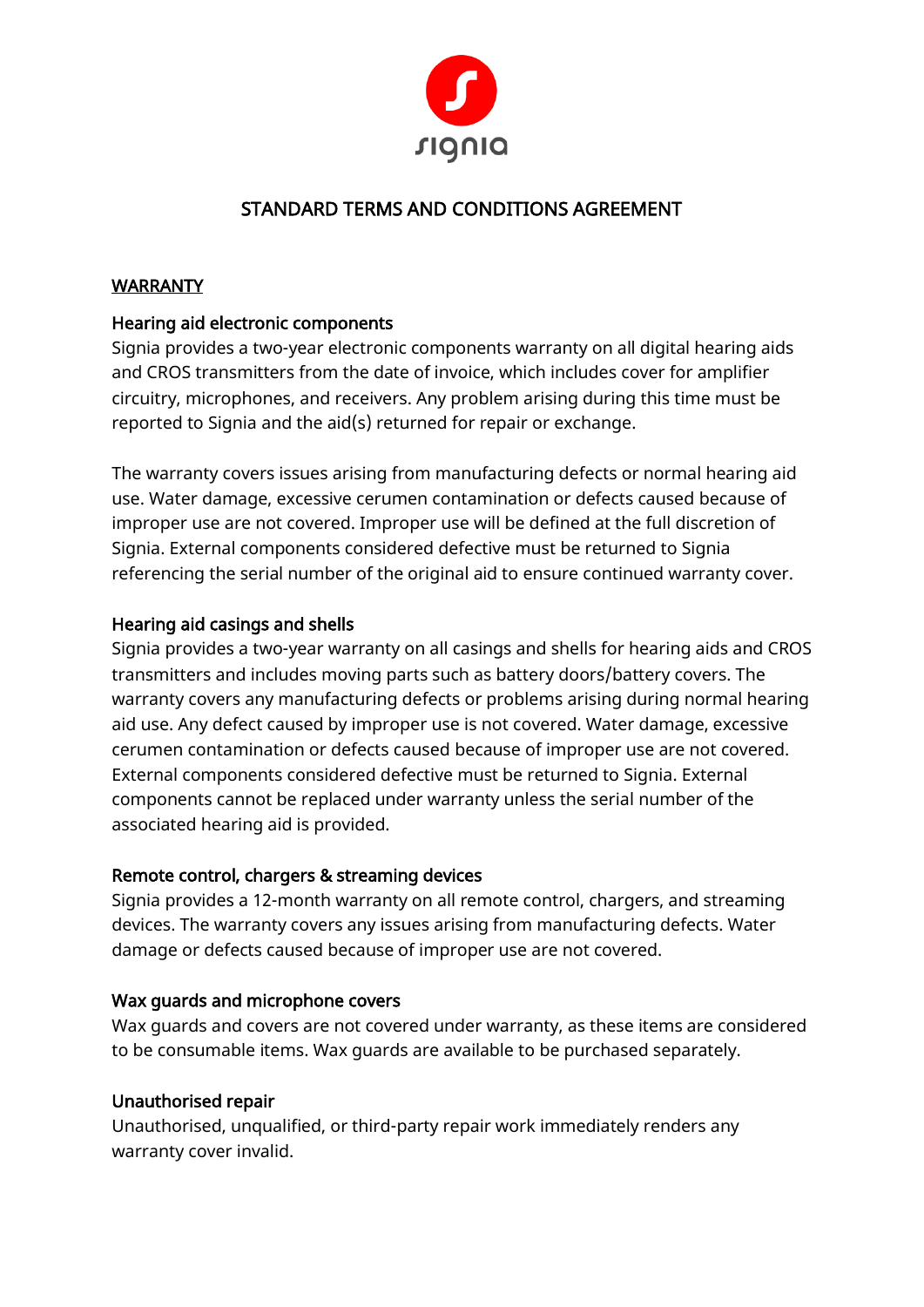

#### SERVICE OPTIONS

# Out of warranty repairs

Signia offers a fixed-rate repair service for hearing aids outside of the warranty period. Components replaced are guaranteed against any manufacturing or material defect arising within 6 months of repair. Where the hearing instrument is no longer viable to repair (for example, due to age or in the incidence of extreme damage or safety to the end-user), we reserve the right to return the instrument as beyond economical repair, offer an upgrade service or an equivalent product at list price.

All hearing aids returned outside of warranty will be liable to the 'fixed repair' charges.

This includes the cost of re-shelling due to damage or shell remake outside of the returns policy - plus all mounting blocks, hinges, covers and locking components.

Please contact our customer services team for further details and pricing.

# EXTENDED WARRANTY COVERAGE

All hearing aids come with a standard 2-year warranty. Additional warranties can be purchased at the point of order. Please contact our customer services team for further details.

# EXCHANGE & RETURN POLICY

Signia will accept any CIC, ITE, RIC or BTE device for exchange or return up to 90 days from the date of the original invoice, provided that the device is returned in good working condition, has not been subject to internal or external customisation (other than the fitting), has not been exposed to excessive 'wear and tear', and is in its original packaging with all accessories.

Signia will remake custom shells for ITE/CIC and custom tips as required to achieve a perfect fit for up to a maximum of 3 months after the original invoice date.

Signia will accept any remote control or hearing aid accessory for exchange or return up to 90 days after the date of original invoice, provided that the device is returned in good working condition, has not been subject to customisation (other than matching to aid), has not been exposed to any superficial damage, scuffing or excessive 'wear and tear', unauthorised, unqualified, or third-party repair work, and is in its original packaging with accessories.